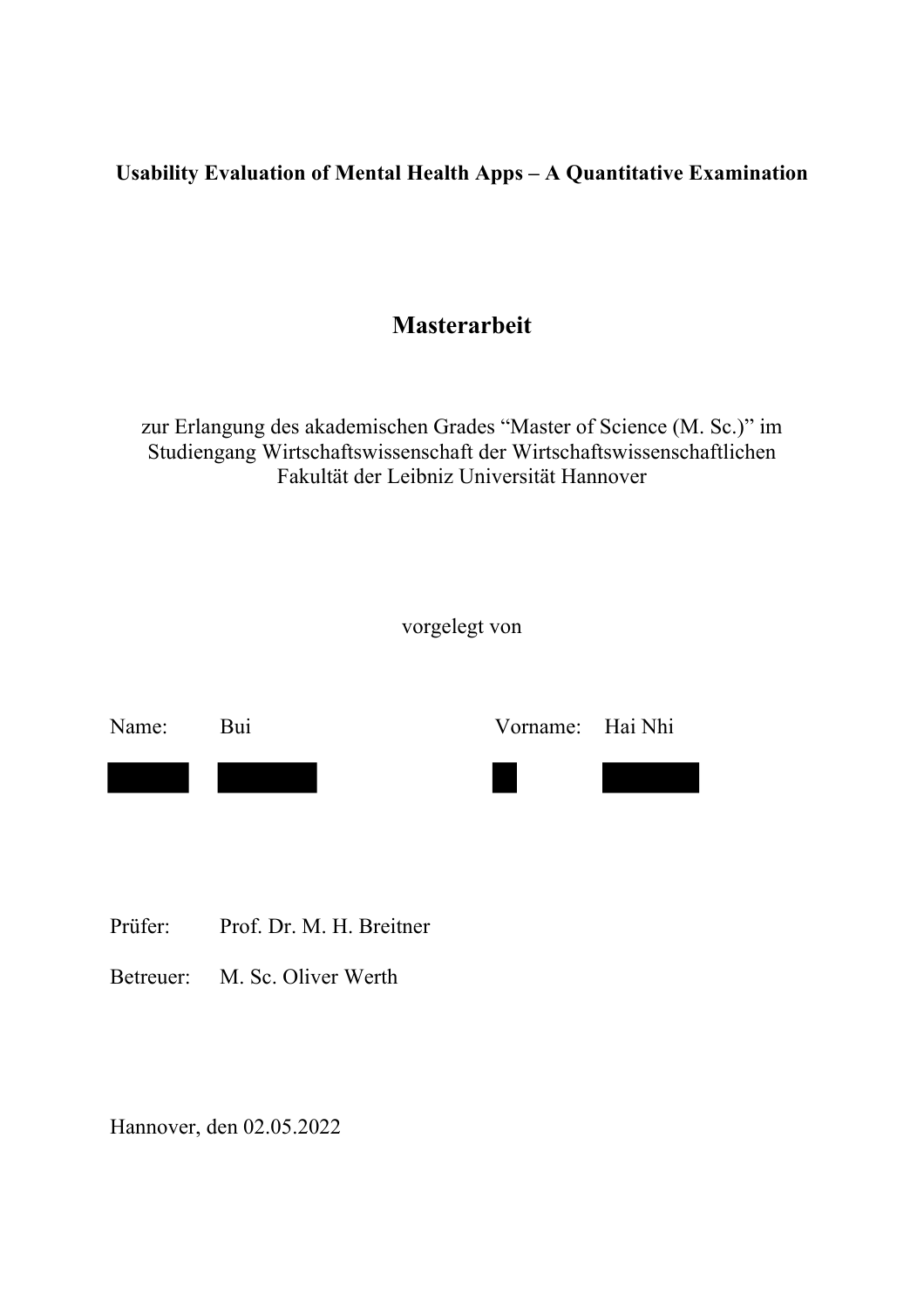## **Table of Contents**

| $\mathbf{1}$            |       |  |  |  |
|-------------------------|-------|--|--|--|
|                         | 1.1   |  |  |  |
|                         | 1.2   |  |  |  |
| $\overline{2}$          |       |  |  |  |
|                         | 2.1   |  |  |  |
|                         | 2.2   |  |  |  |
|                         | 2.3   |  |  |  |
|                         | 2.3.1 |  |  |  |
| 2.3.2                   |       |  |  |  |
|                         | 2.3.3 |  |  |  |
| $\mathbf{3}$            |       |  |  |  |
|                         | 3.1   |  |  |  |
|                         | 3.2   |  |  |  |
| $\overline{\mathbf{4}}$ |       |  |  |  |
|                         | 4.1   |  |  |  |
|                         | 4.2   |  |  |  |
|                         | 4.3   |  |  |  |
| 5                       |       |  |  |  |
|                         | 5.1   |  |  |  |
|                         | 5.2   |  |  |  |
| 6                       |       |  |  |  |
|                         | 6.1   |  |  |  |
|                         | 6.2   |  |  |  |
| 7                       |       |  |  |  |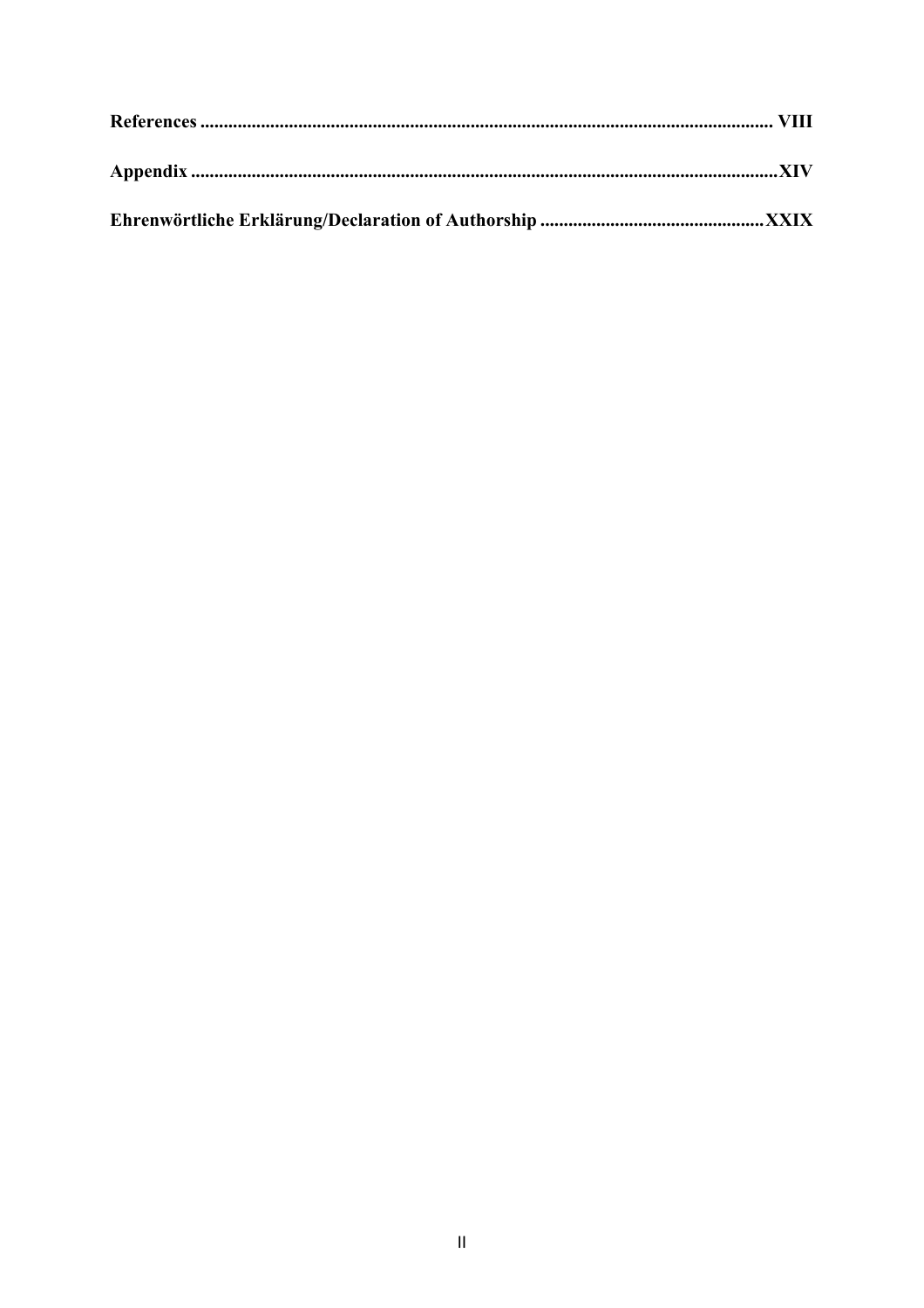### **1 Introduction**

#### **1.1 Relevance and Motivation**

Major depressive disorder (MDD) is the most common and impactful mental illness internationally (Klein and Berger, 2013; Melchior, Schulz and Härte, 2014). According to the World Health Organization (WHO) 3.8% of the world population is affected by MDD and suicide is committed by over 700.000 people annually (WHO, 2021). The estimated lifetime prevalence1 averages 16% to 20% worldwide (Melchior, Schulz and Härte, 2014; Otte *et al.*, 2016). Additionally, crises like the global COVID-19 pandemic that emerged in 2020 exacerbate the public mental health (Bujard *et al.*, 2021).

Consequences of MDD are not only shown by the sufferings on the individual level, but also by high economic costs. Researches show independently of the willingness to work that adults with the diagnosis MDD experience more frequently fluctuation and tend to be more often unemployed than adults without MDD (Evans and Repper, 2000; Harvey *et al.*, 2009; Greenberg *et al.*, 2021). In 2018 the economic burden<sup>2</sup> in the United States amounts to 326.2 billion USD, which is an increase of 37.9% compared to 2010 (Greenberg *et al.*, 2021). In Germany the estimated economic burden amounts to 15.6 billion EUR per year (Krauth *et al.*, 2014). The majority of the economic burden are workplace costs (Greenberg *et al.*, 2021). It is evident that "[e]ffectively treating MDD could reduce the economic burden in the workplace by reducing presenteeism and absenteeism" (Greenberg et al., 2021, p. 661).

Substitutional, or in addition to psychopharmacological medication MDD patients should receive professional treatments by psychotherapists (DGPPN, BÄK, KBV, AWMF and ÄZQ, 2015). However, there is a significant gap between supply and demand of psychotherapy (Bundespsychotherapeutenkammer, 2013).

Internet-based cognitive behavioral therapy (iCBT) programs which are often offered by health insurances can replace the face-to-face therapy for the treatment of mild to moderate MDD, as it is evident that the overall effects of both are comparable (Mathiasen *et al.*, 2016). Besides the iCBT programs there are many more applications that target the mental health and well-being. In general, online-healthcare services (OHS) have potential to facilitate and enhance mental

<sup>&</sup>lt;sup>1</sup> Risk of falling ill during a person's lifetime

<sup>&</sup>lt;sup>2</sup> The economic burden is a composition of direct costs, suicide-related costs, and workplace costs. Direct costs include average medical and pharmaceutical costs. Suicide-related costs are estimated based on the human capital method and stratified by age and sex. Workplace costs imply costs due to days of absence (absenteeism) as well as costs due to lower productivity while at work (presenteeism).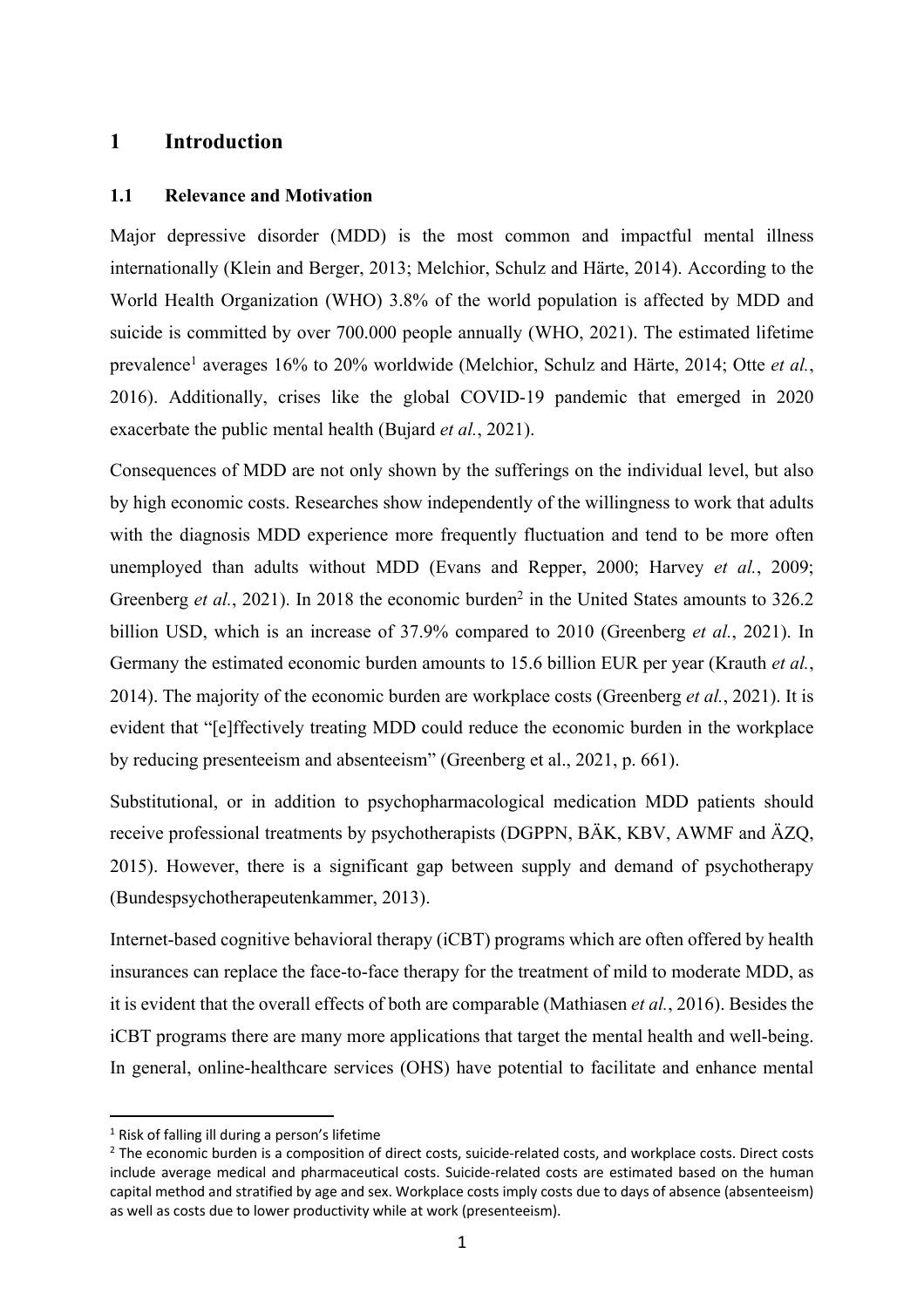health care. The great advantages of OHS compared to face-to-face treatments are the time and location independence as well as the unlimited availability, cost-effectiveness and stigma avoidance (Neary and Schueller, 2018).

#### **1.2 Objective, Research Question and Structure of Work**

Although it has been proven that OHS, respectively iCBT programs can be clinically effective forms of psychotherapy, the actual usage is quite low. The uptake rates of MDD patients using OHS vary between 3% and 25% (Kaltenthaler *et al.*, 2008; Woodford *et al.*, 2011; Lillevoll *et al.*, 2014; Whiteside, 2014; Ebert *et al.*, 2015). Despite the growing cases of mental illness, the state of research of usability and technology acceptance of OHS in the context of mental health is still expandable. Furthermore, the literature frequently relies on the effectiveness of iCBT programs (Kaltenthaler *et al.*, 2008; Woodford *et al.*, 2011; Whiteside, 2014) but neglect other available mental health apps.

Previous research aimed to evaluate the usability with the use of qualitative approaches. User reviews in app stores have been analysed (Alqahtani and Orji, 2019), interviews have been conducted (Sinclair *et al.*, 2013; Taiminen and Saraniemi, 2018; Wong *et al.*, 2021) or literature has been systematically reviewed (Inal *et al.*, 2020; Chan and Honey, 2022). Quantitative databases, which could bring further insights and knowledge, are very limited. Moreover, the results of usability evaluation have rarely been put in the context of technology acceptance. Acceptance research in mental health apps is also insufficiently developed. There are many studies that apply the technology acceptance model (TAM) by Davis or that conduct research at TAM on electronic health (eHealth) and mobile health (mHealth) applications (Mohamed *et al.*, 2011; Alloghani *et al.*, 2015; Kalayou, Endehabtu and Tilahun, 2020) but not in the domain of mental health. A fortiori, usability and technology acceptance of mental health apps were never investigated in combination.

For this reason, this thesis aims to evaluate the usability of general mental health applications by using a quantitative approach and to investigate whether the user's usability perception has a significant influence on the acceptance of this technology.

This leads to the following research question:

## **In which way does the usability of mental health apps influence the intention to use mental health apps?**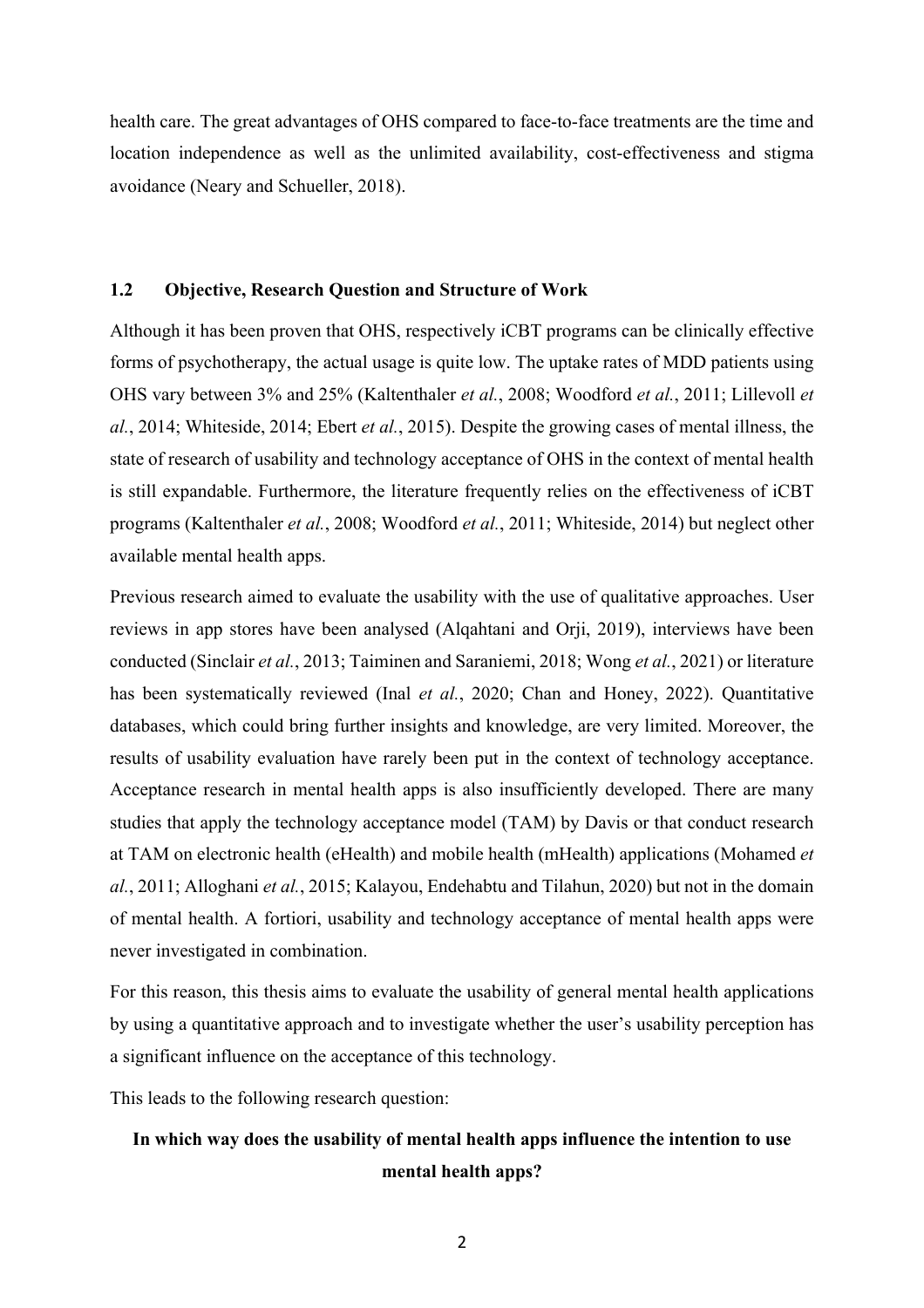To answer this research question, a survey is conducted, and the empirical data is analysed by applying partial least squares structural equation modelling (PLS-SEM).

This thesis is divided into x sections, which build on each other in terms of content and methodology. In the first chapter an overview of the relevance, motivation and objective has already been given. To generate fundamental knowledge for the further research work, the theoretical foundation is stated in chapter 2. For this purpose, a brief overview of the illness MDD is provided in section 2.1. It is shown what causes MDD, how MDD is diagnosed, how the course of MDD and how the mental health care situation looks like. In section 2.2, the current situation of OHS acceptance and usability research is explored. The terminology user acceptance and usability are defined in section 2.3 and after that, fundamentals regarding the TAM, the Delone and McLean IS Success Model (D&M IS Success Model) and the Health Information Technology Evaluation Model (Health-ITUEM) are provided. Chapter 3 presents the research model of this thesis and the developed hypotheses which are based on the previous theoretical foundations. In chapter 4, the research methodology is explained, including the operationalization of the latent variables in section 4.1, the survey design and data collection in section 4.2, and the applied methods to analyse the empirical data in section 4.3. The actual empirical analysis is presented in chapter 5. The analysis is divided in two steps. Primarily, the measurement model is evaluated in section 5.1, and secondly, the structural model is estimated in section 5.2. In chapter 6, theoretical and practical implications are stated before the study limitations were reflected. The conclusion of this thesis is presented in chapter 7.